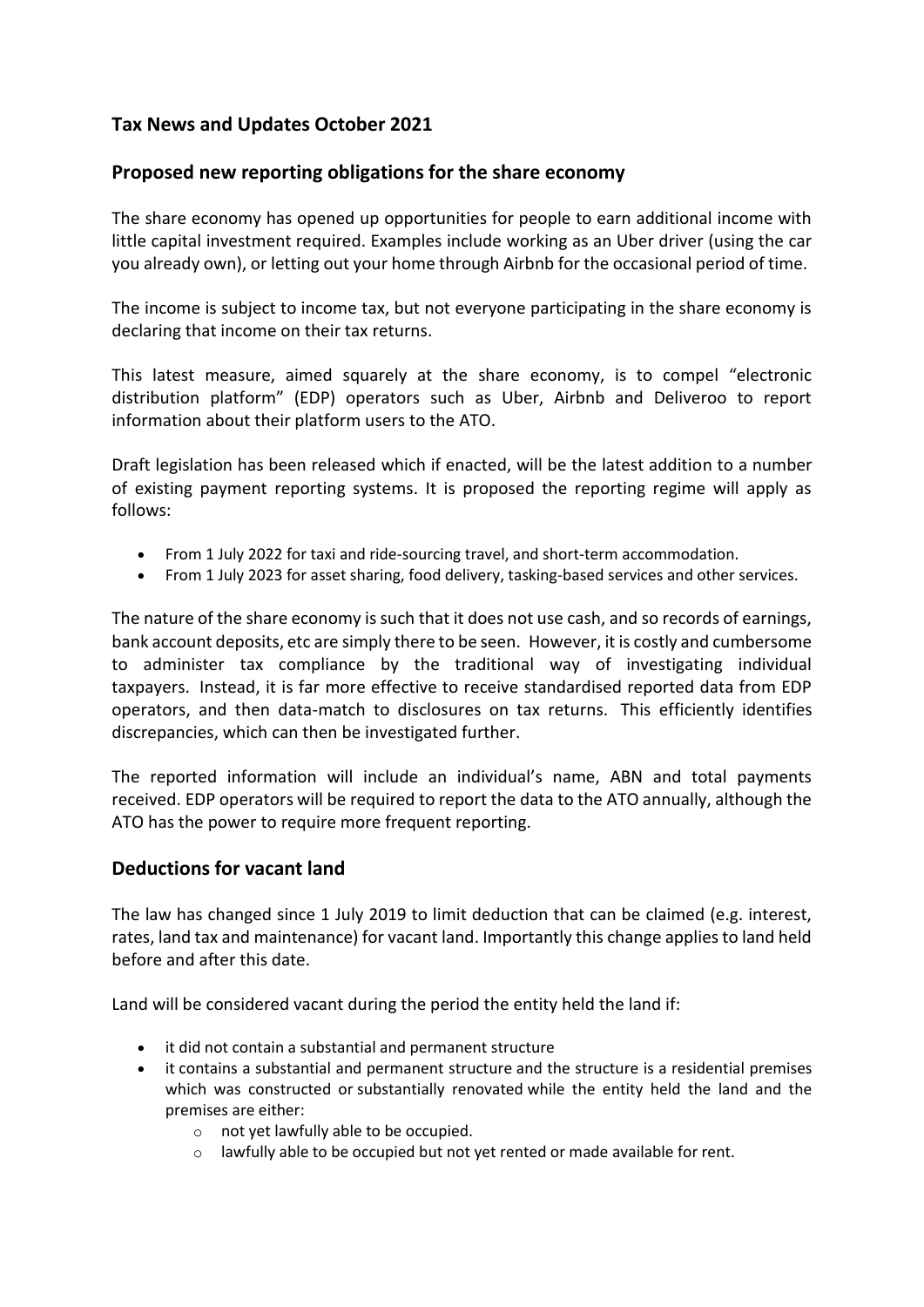Therefore deductions can be denied for residential premises not available for rent (e.g. due to substantial renovations).

To claim deductions for vacant land, the land must also meet one of the following:

- be held by a type of entity not affected by the change (e.g. a company).
- be used in a business.
- be held by a primary producer and leased by other entities.

There is a 3 year "exceptional circumstances" exemption from the rules if the property has not been rented due to COVID-19.

#### **Example - Vacant land no substantial and permanent structure**

Jess purchased a block of land in Brisbane in July 2020 and intends to build a rental property on it. Jess engaged an architect to develop plans and erected some temporary fencing to stop illegal dumping. As the land doesn't yet contain a substantial and permanent structure Jess can't claim deductions for the costs of holding the land.

Click [here](https://www.ato.gov.au/Individuals/Investments-and-assets/Land---vacant-land-and-subdividing/Deductions-for-vacant-land/?anchor=Farmlandnotvacantland#Landcontainingsubstantialandpermanentbui) and draft tax ruling [TR 2021/D5](https://www.ato.gov.au/law/view/document?DocID=DTR/TR2021D5/NAT/ATO/00001&PiT=99991231235958) for further information.

## **Disguising undeclared foreign income as gifts or loans from related overseas entities**

The ATO has released Taxpayer Alert TA 2021/2 in relation to situations concerning the disguising undeclared foreign income as gifts or loans from related overseas entities.

The ATO are currently undertaking reviews and audits and are actively engaging with taxpayers who have entered into these arrangements.

As part of that process they use data provided by foreign countries, AUSTRAC, as well as the data they receive via the Common Reporting Standard and the Foreign Account Tax Compliance Act.

Taxpayers and their advisers who enter into these arrangements will be subject to increased scrutiny and may be at risk of potential sanctions under criminal law.

The ATO has also published guidance on the types of documentation that they would expect to see to verify that the amount received is a genuine gift or loan.

Click [here](https://www.ato.gov.au/Business/Privately-owned-and-wealthy-groups/Tax-governance/Tax-governance-guide-for-privately-owned-groups/Gifts-or-loans-from-related-overseas-entities/) for further information

### **Superannuation rollovers using superstream**

SuperStream requires employers to pay superannuation and send employee information electronically in a standard format. This links the data to the payment by a unique payment reference number.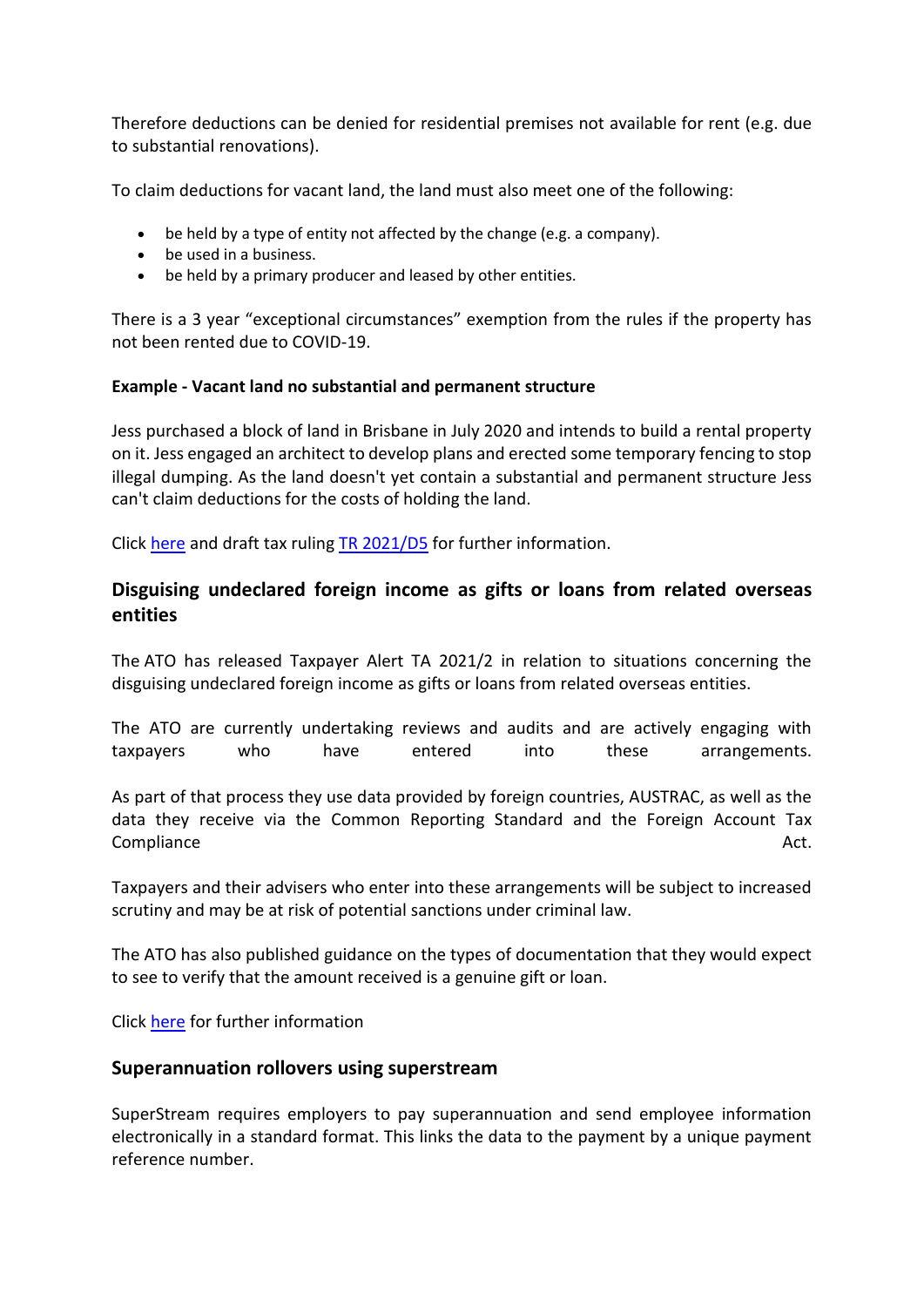Many SMSFs will already be SuperStream-ready because SMSF trustees are required to receive employer contributions electronically (including both the amount of the contribution and the contribution information).

From 1 October 2021, SMSF trustees must use SuperStream Rollover for any rollovers (other than in-specie rollovers) into or out of the SMSF. Requests to rollover member benefits into or out of your SMSF cannot be processed unless you are SuperStream Rollover ready.

To rollover your member's superannuation benefits out of your SMSF, you will need to use the SMSF member TFN Identity Check Service (SMSFmemberTICK) to validate the TFN prior to processing the rollover.

If you are rolling over the benefits to another SMSF, you are also required to use the SMSF verification service (SVS) to verify the receiving SMSF details before making the rollover.

SMSF trustees contemplating a rollover need to start planning for the changeover now so that you are ready to use SuperStream Rollover from 1 October 2021**.**

### **SMSF annual return enforcement action for non-lodgers**

The ATO has said that an alarming 25% of new SMSF's established in the 2019/20 year have failed to meet their first lodgement obligation.

Of particular concern to the ATO is where there has been a rollover into those SMSFs as this is a strong indicator that illegal early release of benefits may have occurred.

The ATO has now implemented new enforcement procedures to reduce the number of SMSF trustees who are failing to meet their statutory obligation of lodging their fund's annual return – this involves three different pieces of correspondence with increasing seriousness:

- a blue branded nudge letter that encourages the trustee to take immediate action and lodge [the fund's return]. It also outlines a pathway if those trustees need ATO help and support.
- if no response is received to this letter, The ATO will issue an amber letter that advises the trustee of the potential consequences of not lodging their return. These enforcement actions include imposing failure-to-lodge penalties for all overdue years, raising the full assessments for each year of non-lodgement with penalties of up to 75 per cent, issuing a notice of noncompliance and/or disqualifying the trustees.
- If there is still not a response, the ATO will issue a final warning. It's a red letter confirming the next time the trustees hear from the ATO, they will have taken the enforcement action specified in the previous letter.

### **Tax loss carry back rules for companies**

If your business is a corporate tax entity (company, corporate limited partnership or public trading trust), you may be eligible to claim the loss carry back tax offset in your 2021 company tax return.